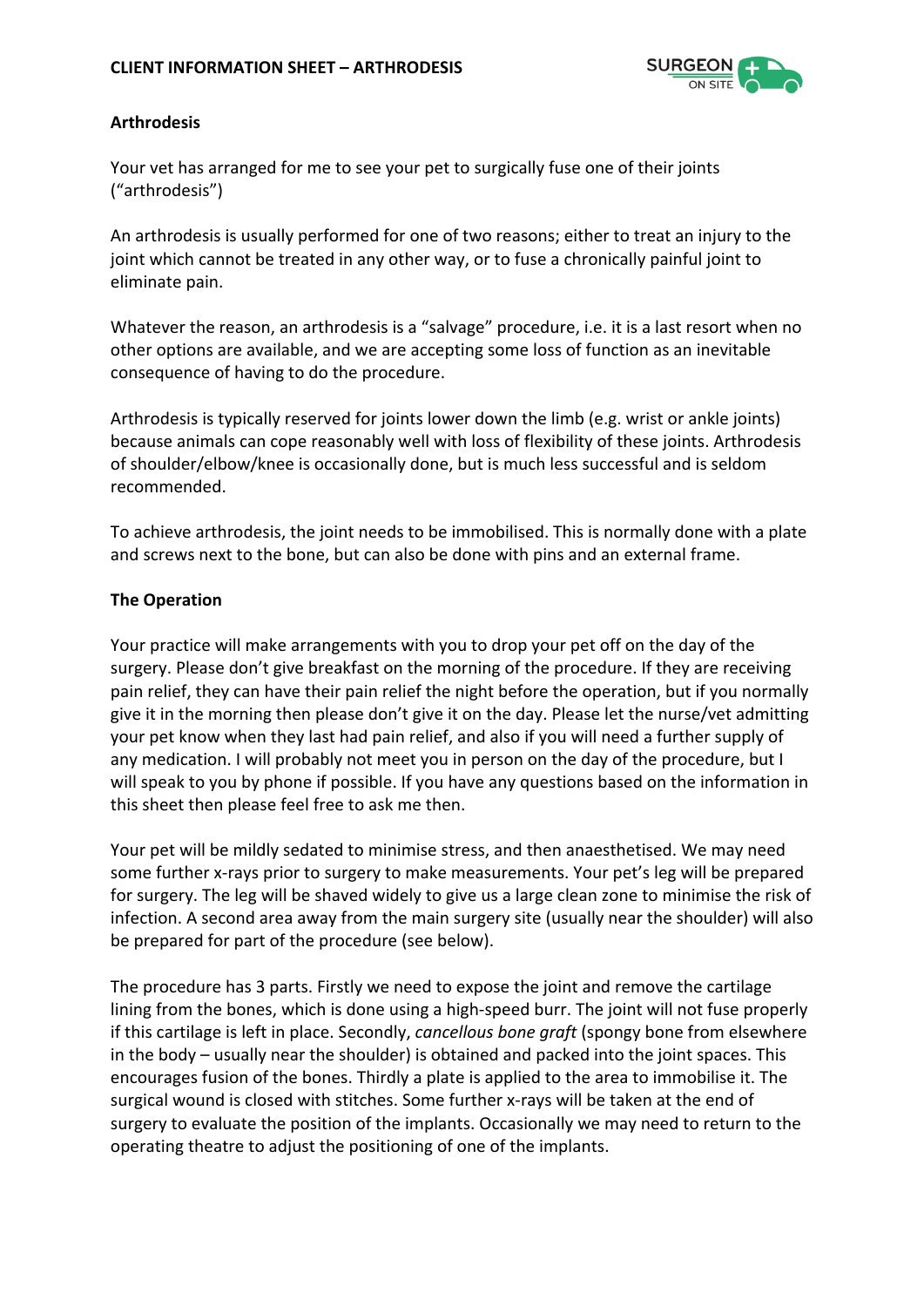

We may choose to put a cast on your pet's leg to give additional support and protection to the area. It is usually not advisable to put a cast on immediately after surgery due to swelling so this may need to be done 2-3 days after surgery. This may require an additional sedation or anaesthesia. Casts must be looked after carefully to avoid additional problems.

Your practice will arrange the post-operative care with you. Depending on your practice's arrangements for out-of-hours provision, it may be necessary for your pet to be transferred to another centre to continue their overnight recovery.

## **EXERCISE & RECOVERY**

Before surgery, please obtain a crate or cage for your pet to be confined. This should be about twice the size they need to lie down comfortably. Your pet will be strictly rested for the first 6 weeks after surgery. More detailed instructions will be included in the discharge note.

## **Risks of Surgery**

Arthrodesis does carry some risks that you should be aware of:

- 1. Infection Infection is a small risk of all surgery. We will take all the same precautions to avoid infection as I would take if I were performing the surgery at a specialist hospital (drapes, gowns, gloves etc). Your pet will receive antibiotics during surgery and will also have a short course of antibiotics after surgery. You should monitor the wound after surgery for any excessive redness, swelling or discharge. If an infection does develop it will generally resolve with further medical treatment.
- 2. Failure of fusion Although the surgery positions and immobilises the bones and encourages fusion of the joint, we are relying on the body's own mechanisms to complete the fusion. Sometimes, for reasons that are not always obvious this may not occur, and the implants may loosen or break prematurely. This may require further surgery or lead to a poor outcome. Excessive exercise/activity during the recovery period may contribute to this problem
- 3. Need to remove implants because there is relatively little soft tissue covering around the wrist/ankle, the plate and screws sometimes become partially exposed long after the procedure. It may be necessary to remove the plate and screws later on to allow the skin to heal, but only once fusion is complete.
- 4. Failure to resolve pain if the procedure is being done to treat a painful arthritic joint, then sometimes it may not completely get rid of the pain. Pain is a very complex thing which we don't always completely understand. Ongoing pain medication may be required to allow your pet to walk comfortably. Fortunately this is rare and arthrodesis is usually a good way to resolve pain from an arthritic joint.

There is a small risk associated with a general anaesthetic. Your vet may discuss with you whether you would like your pet to have a blood test prior to surgery to ensure that there are no underlying health problems or injuries that we were unaware of.